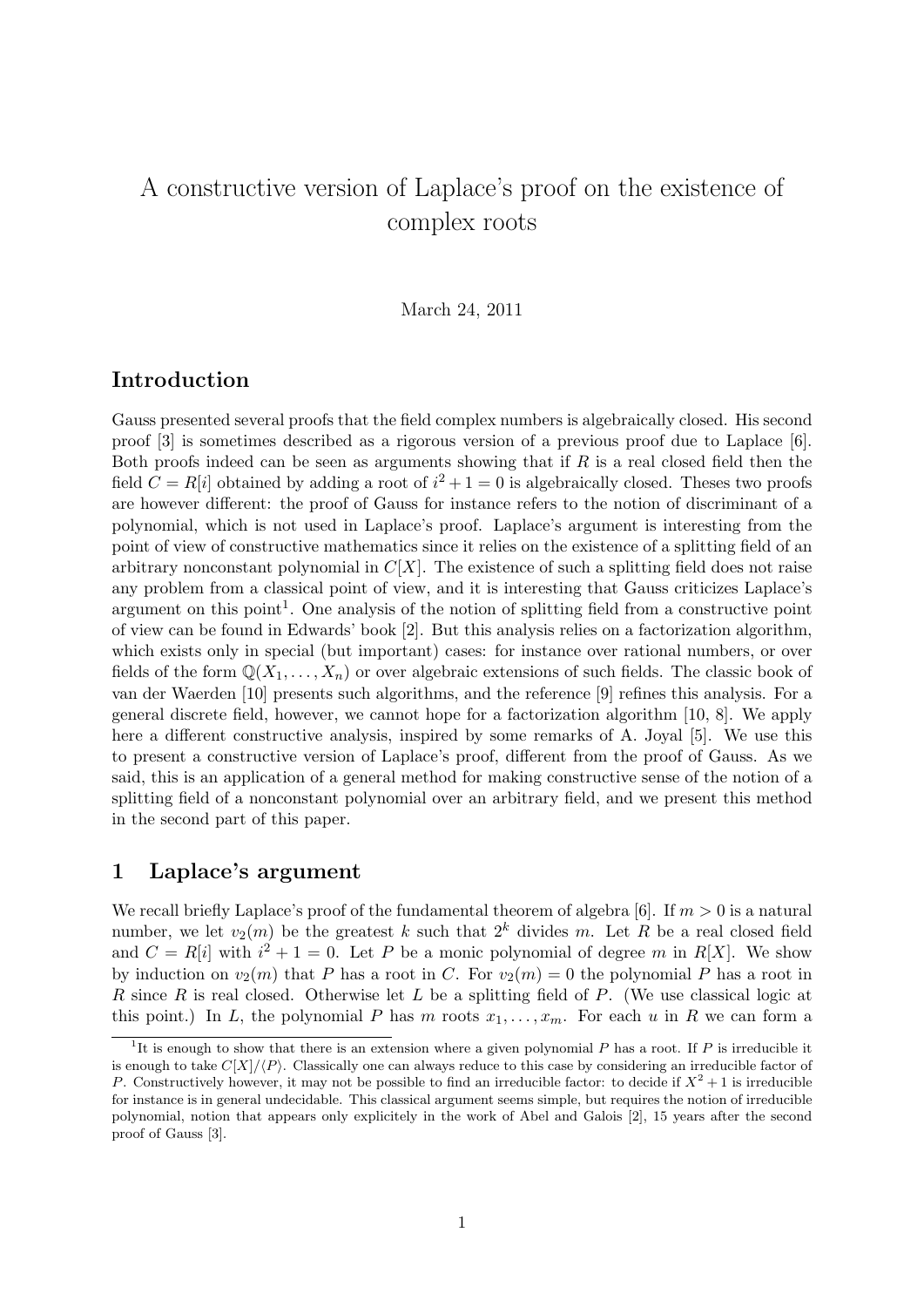polynomial  $Q_u = \prod_{i < j} (X - x_i - x_j - ux_i x_j)$  of degree  $m' = m(m - 1)/2$ . Since  $Q_u$  is symmetric in  $x_1, \ldots, x_m$  we have  $Q_u$  in  $R[X]$ . Since  $v_2(m') = v_2(m) - 1$  we have by induction hypothesis an element  $y_u$  in R such that  $Q_u(y_u) = 0$  and then  $y_u = x_i + x_j + ux_ix_j$  for some  $i < j$ . We consider  $l = m' + 1$  different values of u. By the pigeon-hole principle, we have two values  $u_1 < u_2$  corresponding to the same pair  $i < j$ : we have both both  $y_{u_1} = x_i + x_j + u_1 x_i x_j$  and  $y_{u_2} = x_i + x_j + u_2 x_i x_j$ . It follows that we have both  $x_i + x_j$  and  $x_i x_j$  in R, and so  $x_i$  and  $x_j$ are in  $C$ . Hence  $P$  has a root in  $C$ , as desired.

The only place where classical logic appears in this argument is in the use of the splitting field  $L$  of the polynomial  $P$ . The next section will contain a constructive reading of Laplace's proof. This follows a general method of explaining constructively the existence of a splitting field, and we explain this method in the following section.

## 2 A constructive version of Laplace's proof

#### 2.1 A combinatorial lemma

**Lemma 2.1** Let I and J be two finite sets, and let  $a_{p,q}$  be a family such that  $\Pi_{p\in I}a_{p,q}=0$  for all q in J. For  $f \in J \to I$ , let  $M(f)$  be the ideal generated by the elements  $a_{f(q),q}$ . We have  $\Pi_{f\in J\to I}M(f)=0.$ 

Proof. We have to show

$$
\forall F \in (J \to I) \to J.\exists q \in J.\forall p \in I.\exists f \in J \to I.\,F(f) = q \land f(F(f)) = p
$$

which is equivalent to

$$
\forall F \in (J \to I) \to J. \forall g \in J \to I. \exists q \in J. \exists f \in J \to I. F(f) = q \land f(F(f)) = g(q)
$$

and for this, we can take  $q = F(g)$  and  $f = g$ .

#### 2.2 Laplace's argument, constructively

We proceed as in the classical proof, replacing the splitting field, whose constructive existence is problematic in general, by the universal decomposition algebra. Let  $P$  be a monic polynomial of degree m in R[X]. We show by induction on  $v_2(m)$  that P has a root in C. For  $v_2(m) = 0$ the polynomial P has a root in R since R is real closed. Otherwise let A be the universal decomposition algebra of P. The crucial property that we use is that the canonical map  $C \to A$ is an embedding  $[7]^2$ . (We shall recall the argument in the next section.) In the C-algebra A, the polynomial P has m roots  $x_1, \ldots, x_m$ . For each u in R we can form a polynomial  $Q_u = \prod_{i < j} (X - x_i - x_j - u x_i x_j)$  of degree  $m' = m(m - 1)/2$ . The polynomial  $Q_u$  is in  $R[X]$ since it is symmetric in  $x_1, \ldots, x_m$ . Since  $v_2(m') = v_2(m) - 1$  we have by induction hypothesis an element  $y_u$  in R such that  $Q_u(y_u) = 0$ . For any  $u_1 < u_2$  we can find two elements r, s in C such that

$$
r + s + u_1 rs = y_{u_1} \qquad r + s + u_2 rs = y_{u_2}
$$

We write  $r_{u_1, u_2}, s_{u_1, u_2}$  such elements.

We claim that the element in C

$$
S = \Pi_{q_1 < q_2} P(r_{q_1, q_2})
$$

<sup>&</sup>lt;sup>2</sup>The importance of the universal decomposition algebra for constructive mathematics is also stressed in the note [9].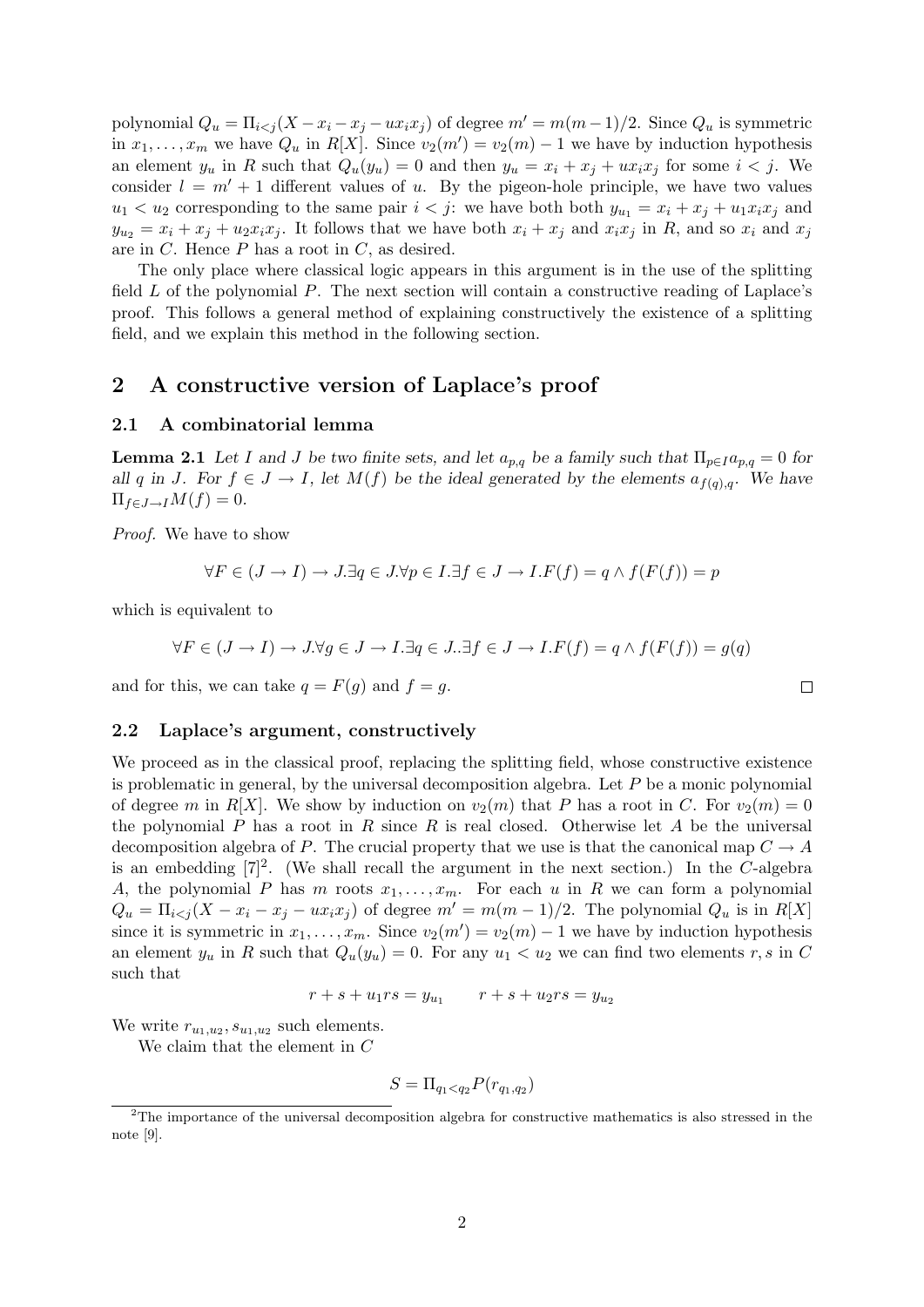is 0. This will show that  $P$  has a root in  $C$ , which is what we want to establish. For this it is enough to show that  $S$  is nilpotent in  $A$ .

We let then I be the set of pairs i, j with  $1 \leq i \leq j \leq m$ . We take for J a finite subset of R with more elements than in I. We can now use Lemma 2.1. Indeed for  $p = (i, j)$  in I and q in J we define

$$
a_{p,q} = y_q - x_i - x_j - qx_i x_j
$$

We then have  $\Pi_p a_{p,q} = 0$  for all q in J. For showing that S is nilpotent it is thus enough by Lemma 2.1 to show that S is in each ideal  $M(f)$  generated by the elements  $a_{f(q),q}$  for each  $f \in J \to I$ . By the pigeon-hole principle, for each f in  $J \to I$  we can find  $(i, j)$  in I and  $q_1 < q_2$ in J such that both elements

$$
a_{p,q_1} = y_{q_1} - x_i - x_j - q_1 x_i x_j \qquad a_{p,q_1} = y_{q_2} - x_i - x_j - q_2 x_i x_j
$$

are in  $M(f)$ . We then have that

$$
P(r_{q_1,q_2}) = \Pi(r_{q_1,q_2} - x_l)
$$

is in  $M(f)$  because already  $(r_{q_1,q_2}-x_i)(r_{q_1,q_2}-x_j)$  is in  $M(f)$ . This follows from the fact that we have, writing  $r = r_{q_1,q_2}, s = s_{q_1,q_2}$ 

$$
(r - xi)(r - xj) = r2 - (xi + xj)r + xixj = (-xi - xj + r + s)r + xixj - rs
$$

and both  $r + s - x_i - x_j$  and  $x_i x_j - rs$  are in  $M(f)$ . Indeed we have

$$
y_{q_1} = r + s + q_1rs \qquad y_{q_2} = r + s + q_2rs
$$

and so

$$
(q_1 - q_2)(x_i x_j - rs) = a_{p,q_2} - a_{p,q_1}
$$

is in  $M(f)$ . This shows that  $x_ix_j - rs$  is in  $M(f)$ . Similary

$$
(q_1 - q_2)(x_i + x_j - r - s) = q_2 a_{p,q_1} - q_1 a_{p,q_2}
$$

and so  $x_i + x_j - r - s$  is also in  $M(f)$ .

# 3 Splitting field

In general let C be a commutative field and P in  $C[X]$  be a nonconstant monic polynomial. We write  $P = X^n - a_1 X^{n-1} + a_2 X^{n-2} - \dots$  We can form the universal decomposition C-algebra A [1, 7] which is the quotient algebra  $C[x_1, \ldots, x_n] = C[X_1, \ldots, X_n]/I$  where I the ideal generated by

$$
\sigma_1 - a_1, \ \sigma_2 - a_2, \ \ldots, \ \sigma_n - a_n
$$

It is possible, and elementary, to show [7] that this ideal is also generated by the so-called Cauchy modules  $f_1(X_1)$ ,  $f_2(X_1, X_2)$ , ... where

$$
f_1 = P, f_2(X_1, X) = P - P(X_1)/X - X_1, f_3(X_1, X_2, X) = f_2(X_1, X) - f_2(X_1, X_2)/X - X_2, \ldots
$$

It follows from this that  $A$  is a  $C$ -vector space of dimension  $n!$  with a basis formed by the polynomials  $X_1^{d_1} \ldots X_n^{d_n}$  with  $d_i \leqslant n-i$ . An important corollary is that if u in C becomes 0 in A then we have already  $u = 0$  in C. In particular, if u is nilpotent in A then  $u = 0$  in C.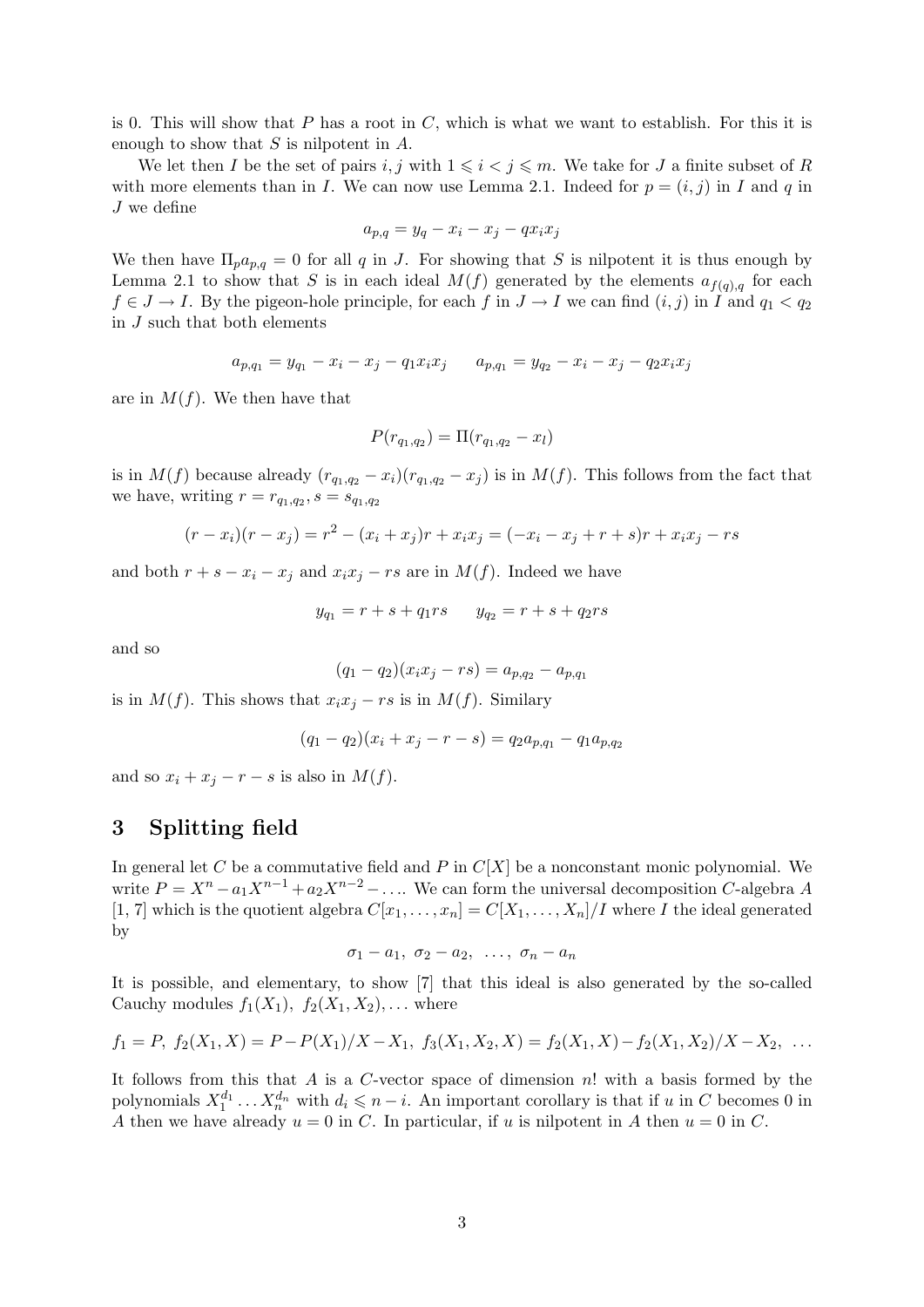The C-algebra A is 0-dimensional, and to have a splitting field of  $P$  is the same as to have a prime/maximal ideal of A. Constructively, such a prime ideal may fail to exist, but we can always form the Zariski lattice  $Zar(A)$  and the Boolean algebra it generates. The Zariski lattice can be described as the free distributive lattice generated by symbols  $D(a)$  and relations

$$
D(1) = 1
$$
,  $D(0) = 0$ ,  $D(ab) = D(a) \wedge D(b)$ ,  $D(a + b) \le D(a) \vee D(b)$ 

Any element of the Zariski lattice is a finite disjunction of the form  $D(a_1) \vee \ldots \vee D(a_n)$  which is also written  $D(a_1, \ldots, a_n)$ . For the constructible lattice we add the generators  $V(a)$  and relations  $D(a) \vee V(a) = 1$  and  $D(a) \wedge V(a) = 0$ . This is the free Boolean lattice generated by the Zariski lattice of A.

The key observation is that there is an effective realization of the Zariski lattice by taking  $D(a_1, \ldots, a_n)$  to be the radical ideal generated by  $a_1, \ldots, a_n$ . It follows from this that we have  $D(a) = 0$  iff  $V(a) = 1$  iff a is nilpotent in A.

We can then make constructive sense of Laplace's reasoning by taking the equality to be valued in the constructible lattice. (This is similar to the use of Boolean valued model in set theory. This general method was suggested by A. Joyal [5].) We read  $V(a)$  as the truth value that the element  $a$  is 0. The equality

$$
V(ab) = V(a) \vee V(b)
$$

for instance can be interpreted as the fact that  $A$  is an integral domain for this equality. Indeed it expresses that if  $ab = 0$  then  $a = 0$  or  $b = 0$ . This is also expressed by the equality  $D(ab) = D(a) \wedge D(b)$  in the Zariski lattice. Laplace's reasoning shows that we have  $D(S) = 0$ where  $S = \prod_{q_1 < q_2} P(r_{q_1,q_2})$ . Hence, we get a constructive proof that S is nilpotent in A. The argument is as follows, using the same notations as above. For any  $q$  in  $R$  we have

$$
0 = \bigwedge_{i < j} D(y_q - x_i - x_j - qx_i x_j)
$$

(In Laplace's argument, this corresponds to the fact that for any q in R there exists  $i < j$  such that  $y_q - x_i - x_j - qx_i x_j$  is 0.) It follows from the pigeon-hole principle, that if we consider  $m' + 1$  values of q we have

(1) 
$$
0 = \bigwedge_{i < j} \bigwedge_{q_1 < q_2} D(y_{q_1} - x_i - x_j - q_1 x_i x_j) \vee D(y_{q_2} - x_i - x_j - q_2 x_i x_j)
$$

On the other hand, for each  $q_1 < q_2$ , we have<sup>3</sup>

$$
D(r_{q_1,q_2}-x_i) \wedge D(r_{q_1,q_2}-x_j) \leq D(y_{q_1}-x_i-x_j-q_1x_ix_j) \vee D(y_{q_2}-x_i-x_j-q_2x_ix_j)
$$

and so

(2) 
$$
D(S) \leq D(y_{q_1} - x_i - x_j - q_1 x_i x_j) \vee D(y_{q_2} - x_i - x_j - q_2 x_i x_j)
$$

It follows from (1) and (2) that we have  $D(S) = 0$  and so S is nilpotent in A and so  $S = 0$  in C as desired. The previous section presents exactly this proof, where we eliminate the explicit use of the Zariski lattice of A.

<sup>&</sup>lt;sup>3</sup>Notice that this expresses that the product  $(r_{q_1,q_2} - x_i)(r_{q_1,q_2} - x_j)$  is in the *radical* of the ideal generated by  $y_{q_1} - x_i - x_j - q_1x_ix_j$  and  $y_{q_2} - x_i - x_j - q_2x_ix_j$ . When we unfold the argument, we find that this product is actually in this ideal, and not only in its radical.